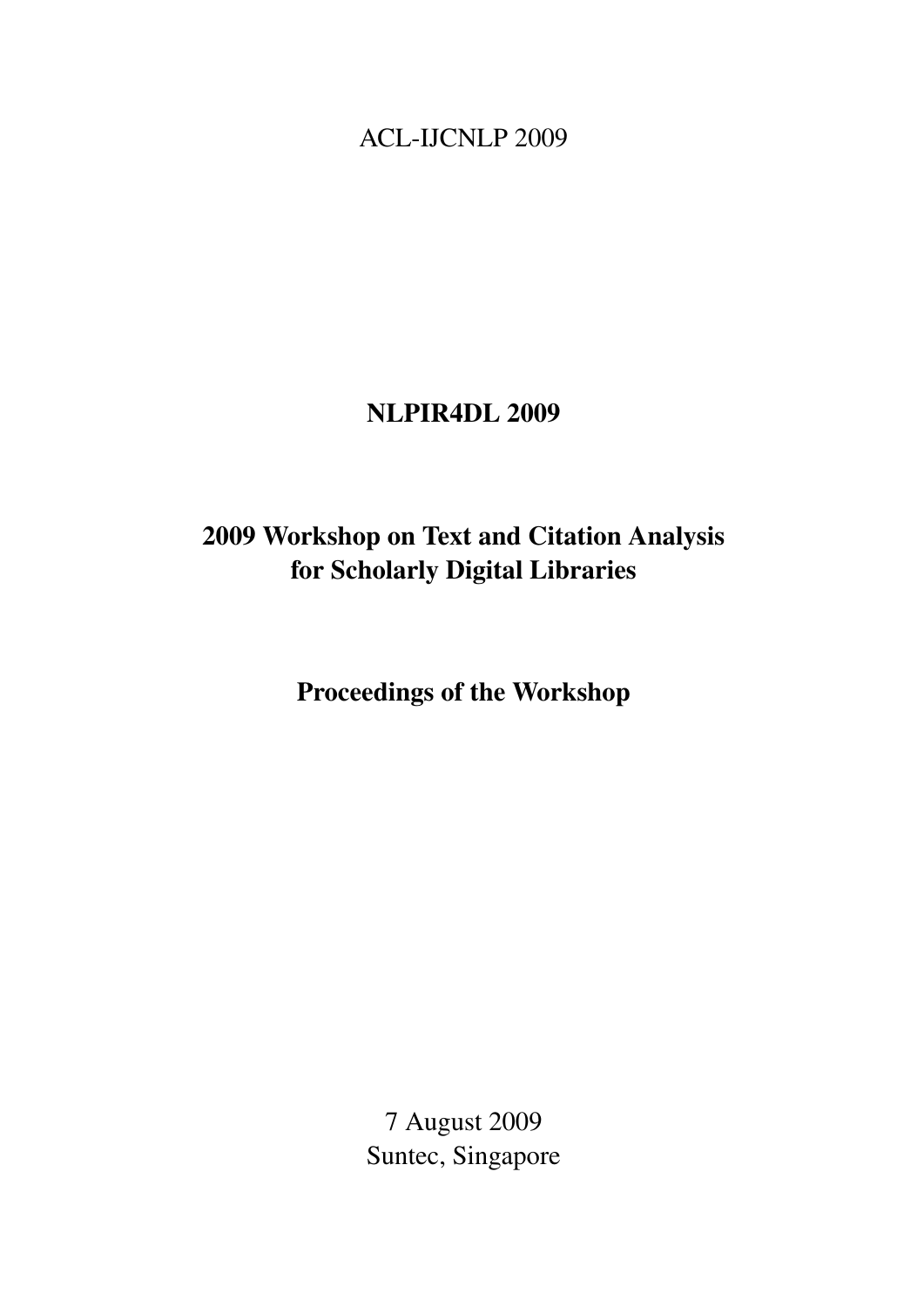Production and Manufacturing by *World Scientific Publishing Co Pte Ltd 5 Toh Tuck Link Singapore 596224*

 c 2009 The Association for Computational Linguistics and The Asian Federation of Natural Language Processing

Order copies of this and other ACL proceedings from:

Association for Computational Linguistics (ACL) 209 N. Eighth Street Stroudsburg, PA 18360 USA Tel: +1-570-476-8006 Fax: +1-570-476-0860 acl@aclweb.org

ISBN 978-1-932432-58-9 / 1-932432-58-2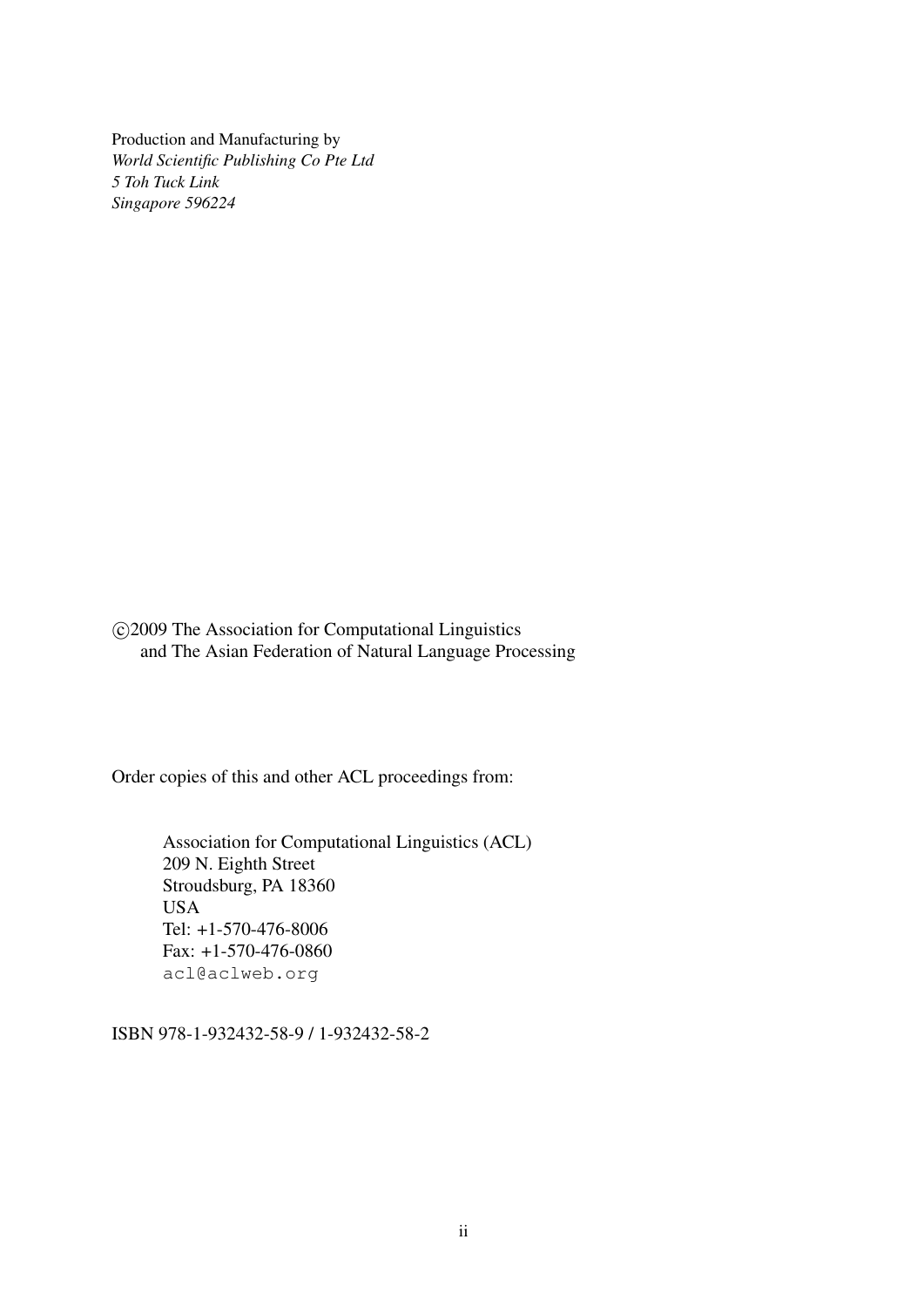### Introduction

In recent years, interest in scholarly publications in electronic forms has boomed, and several largescale electronic digital libraries and citation indices are now used everyday by researchers.

The fact that formal citation metrics have become an increasingly large factor in decision-making by universities and funding bodies worldwide makes the need for research in such topics and for better methods for measuring the impact of work more pressing.

Current digital libraries collect and allow access to digital papers and their metadata (including citations), but largely do not attempt to analyze the items they collect.

The goal of this workshop is to investigate how developments in natural language processing and information retrieval techniques can advance the state-of-the-art in scholarly document understanding, analysis and retrieval.

We were amazed by the number of high-quality papers we received to this inaugural workshop, and by the innovativeness of the research that is done in this area. The contributions split into various areas, and we will here give a quick overview of what these are.

Full document text analysis can help design information access, namely automatic summarization and sentiment detection methods, automated recommendation and reviewing systems, and may provide data for visualizing scientific trends and bibliometrics. *Kaplan et al*.'s paper studies the interaction of citation contexts and co-reference for scientific summarization. Discourse analysis also is the focus of *Merity et al's* paper which presents an ME-based approach to Argumentative Zoning, and of *Sándor and Vorndran*'s reviewing support system.

We are particularly proud to have two user studies on navigation and search at this workshop, because better systems for information access require such studies as a starting point. *Hearst and Stoica* present a user study and prototype system for faceted navigation in scholarly digital libraries, whereas the study by *Wan et al*. is collecting the browsing-specific information needs by medical searchers, in particular those that could be satisfied by citations and their contexts.

As far as improvement of academic search itself is concerned, the topic of *Shi et al*.'s paper is improved anchor text extraction.

Citation analysis takes this a step further, adding scientific social network analysis as another strand of evidence to enhance solutions to the above challenges. Web based digital libraries add download counts and Web 2.0 information such as tagging.

This workshop contains three papers on citation support in the strictest sense, namely *Hong et al*., with a fast and lightweight reference string extractor, and *Romanello et al*., with a recogniser for canonical references, and also a paper on the extraction of researcher affiliation, namely *Nagy et al*.

Aside from researchers, this workshop hopes to interest other stakeholders, namely implementers, publishers and policymakers. For instance, *Nanba and Takezawa*'s research into the Patent Classification Support goes in this direction. Even within computer science, many different scholarly sites exist – ACM Portal, IEEE Xplore, Google Scholar, PSU's CiteSeerX, MSRA's Libra, Tsinghua's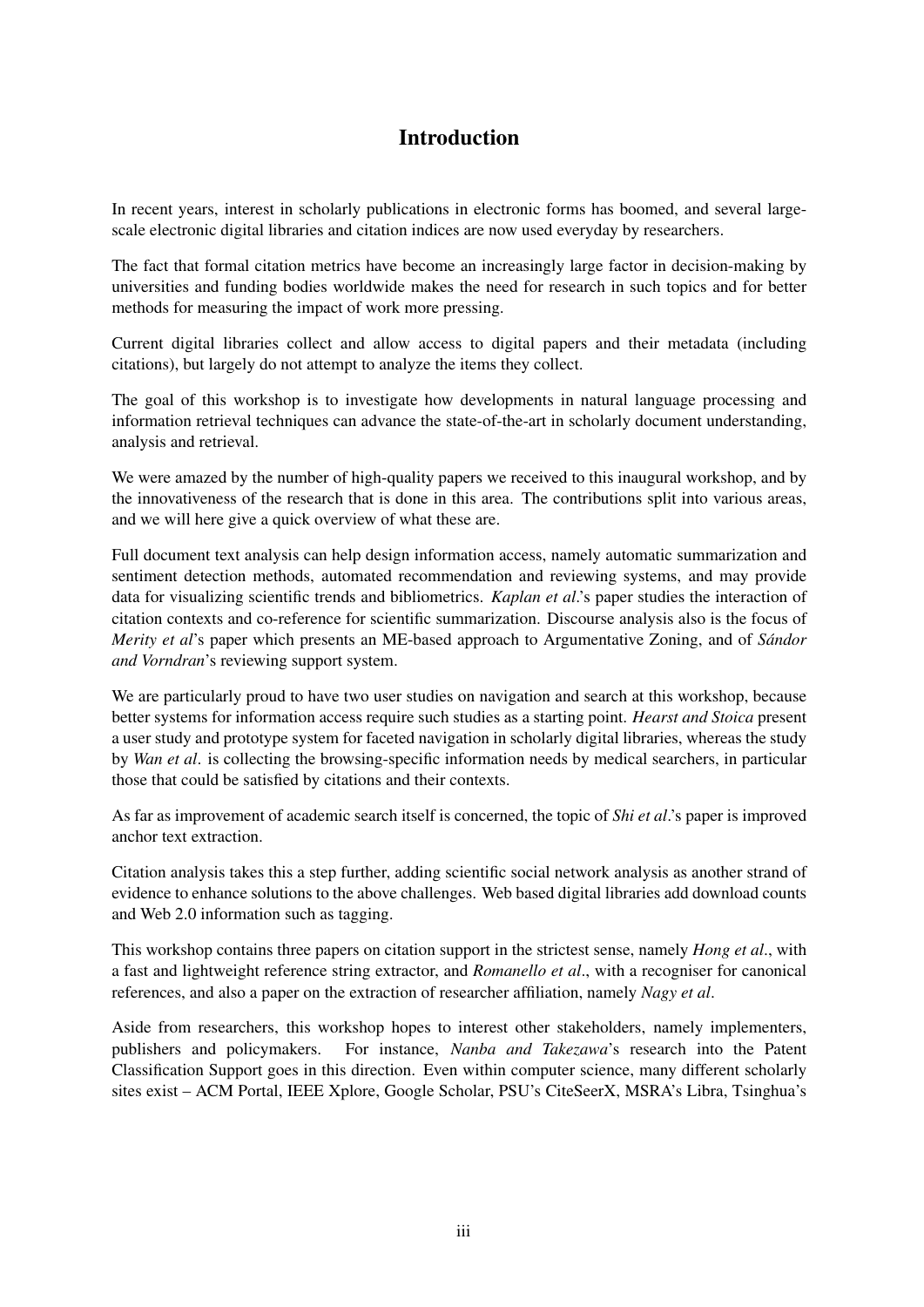ArnetMiner, Trier's DBLP, UMass' Rexa, Hiroshima's PRESRI – and with this workshop we hope to bring a number of these contributers together. *Radev et al*.'s work on the ACL Anthology Network Corpus reports one such invaluable resource.

Today's publishers continue to seek new ways to be relevant to their consumers, in disseminating the right published works to their audience. Dr. Rick Lee, who is the Director for MIS and Electronic Publishing at the World Scientific Publishing Company, is our invited speaker and will talk about his company's strategy to serve content to the user in future-proof ways.

All that is left after this brief overview of the work in this workshop is to wish all participants a good and informative day.

The organisers of the first NLPIR4DL workshop,

Simone Teufel Min-Yen Kan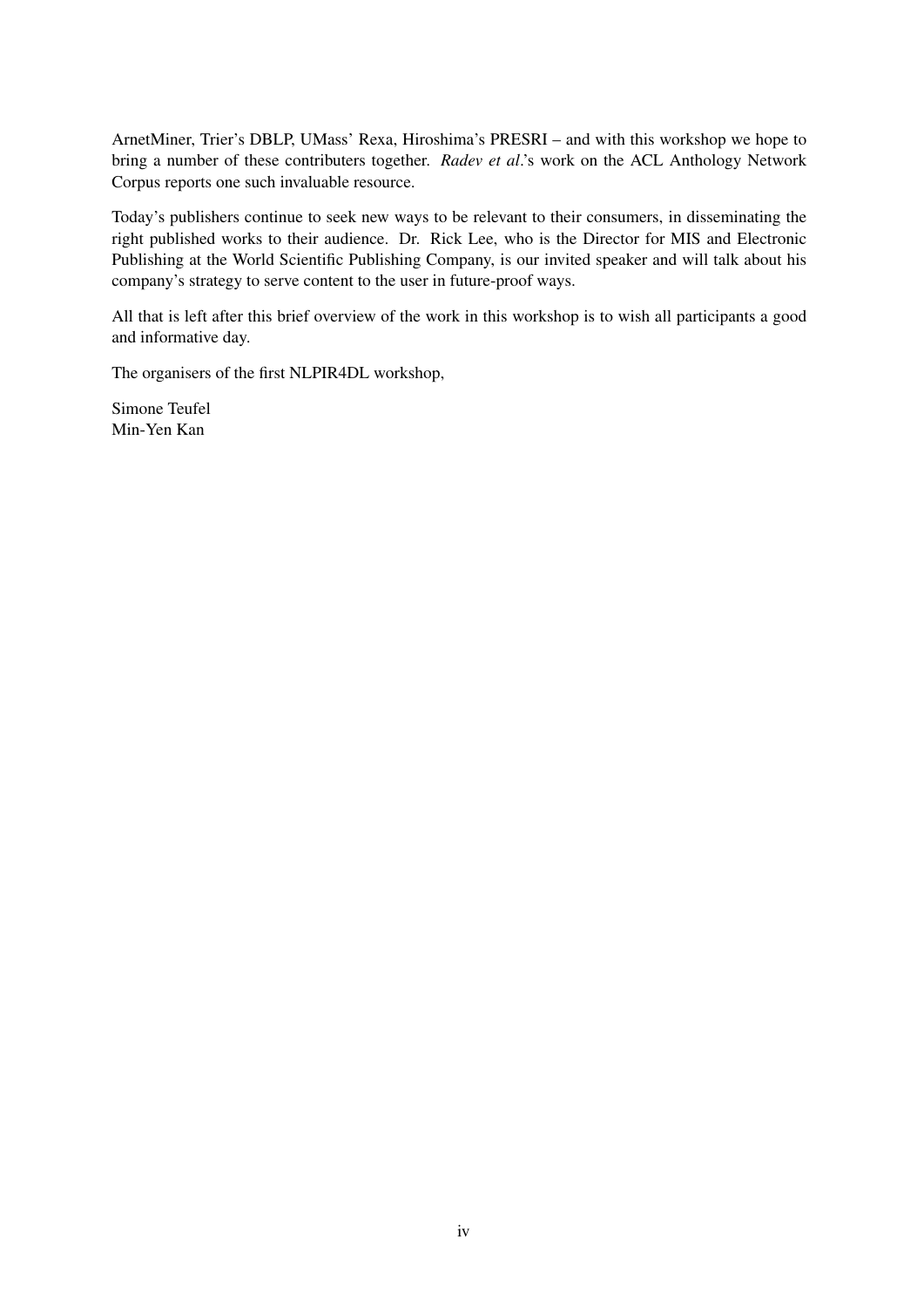### Organizers:

Min-Yen Kan, National University of Singapore Simone Teufel, University of Cambridge

### Program Committee:

Colin Batchelor, Royal Society of Chemistry Steven Bird, University of Melbourne and the Linguistic Data Consortium Shannon Bradshaw, Drew University Jason S Chang, National Tsing-hua University Robert Dale, Macquarie University Bonnie Dorr, University of Maryland Curtis Dyreson, Utah State University David Ellis, Facebook C. Lee Giles, Pennsylvania State University Dan Jurafsky, Stanford University Noriko Kando, National Institute of Informatics, Japan Dongwon Lee, Pennsylvania State University Elizabeth Liddy, Syracuse University Andrew McCallum, University of Massachusetts Qiaozhu Mei, University of Illinois at Urbana-Champaign Hidetsugu Nanba, Hiroshima University Manabu Okumura, Tokyo Institute of Technology Dragomir Radev, University of Michigan Anna Ritchie, University of Cambridge Mark Sanderson, University of Sheffield John Swales, University of Michigan Jie Tang, Tsinghua University Michael Thelwall, University of Wolverhampton Bonnie Webber, University of Edinburgh Howard White, Drexel University

#### Additional Reviewers:

Johannes Schanda, Sheffield of University

### Invited Speaker:

Rick Lee, World Scientific Publishing Company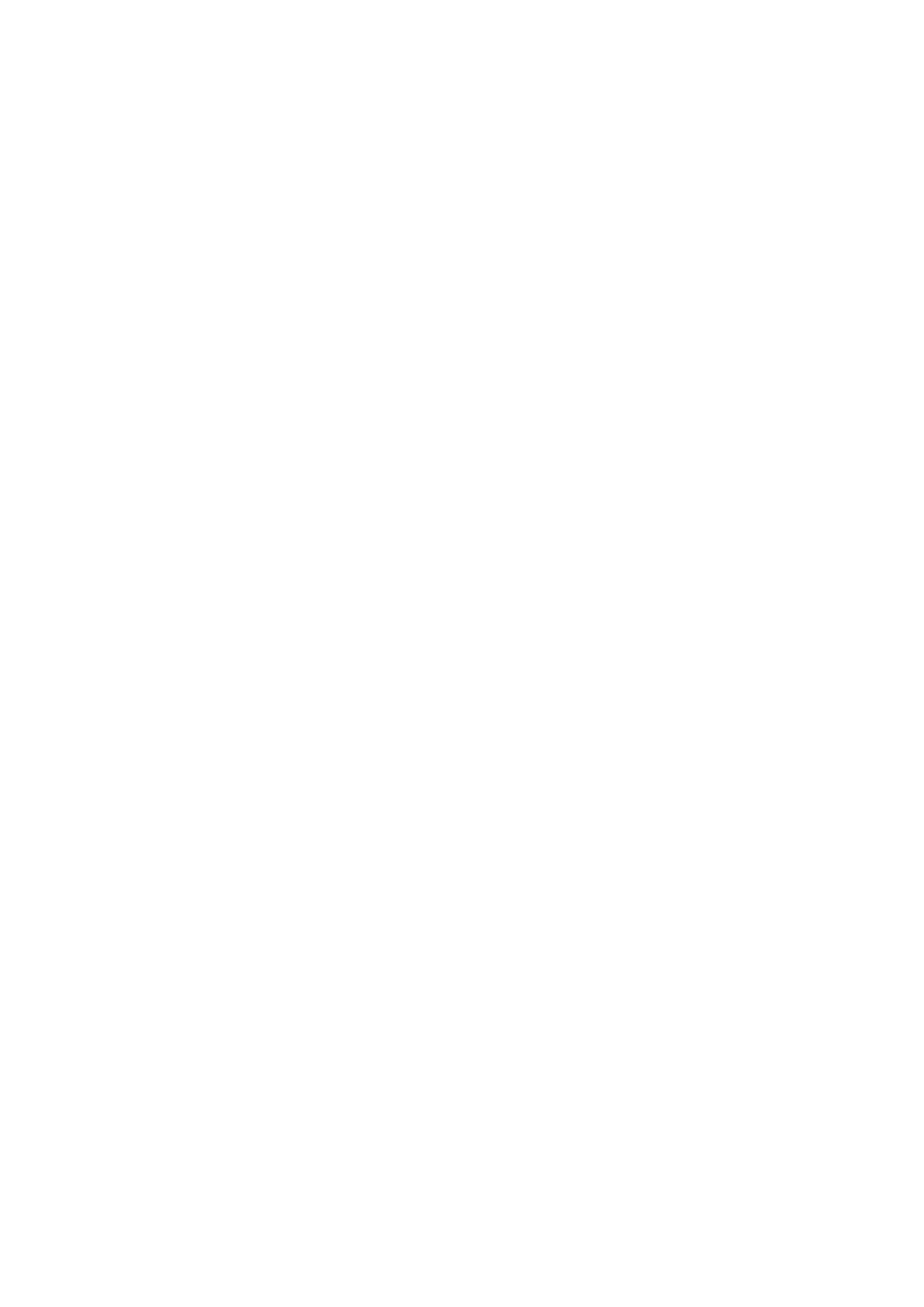## Table of Contents

| Researcher affiliation extraction from homepages                                                                           |
|----------------------------------------------------------------------------------------------------------------------------|
| <b>Anchor Text Extraction for Academic Search</b>                                                                          |
| <b>Accurate Argumentative Zoning with Maximum Entropy models</b>                                                           |
| Classification of Research Papers into a Patent Classification System Using Two Translation Models                         |
| Detecting key sentences for automatic assistance in peer reviewing research articles in educational sci-<br>ences          |
| Designing a Citation-Sensitive Research Tool: An Initial Study of Browsing-Specific Information Needs                      |
| The ACL Anthology Network                                                                                                  |
| NLP Support for Faceted Navigation in Scholarly Collection                                                                 |
| FireCite: Lightweight real-time reference string extraction from webpages                                                  |
| Citations in the Digital Library of Classics: Extracting Canonical References by Using Conditional<br><b>Random Fields</b> |
| Automatic Extraction of Citation Contexts for Research Paper Summarization: A Coreference-chain<br>based Approach          |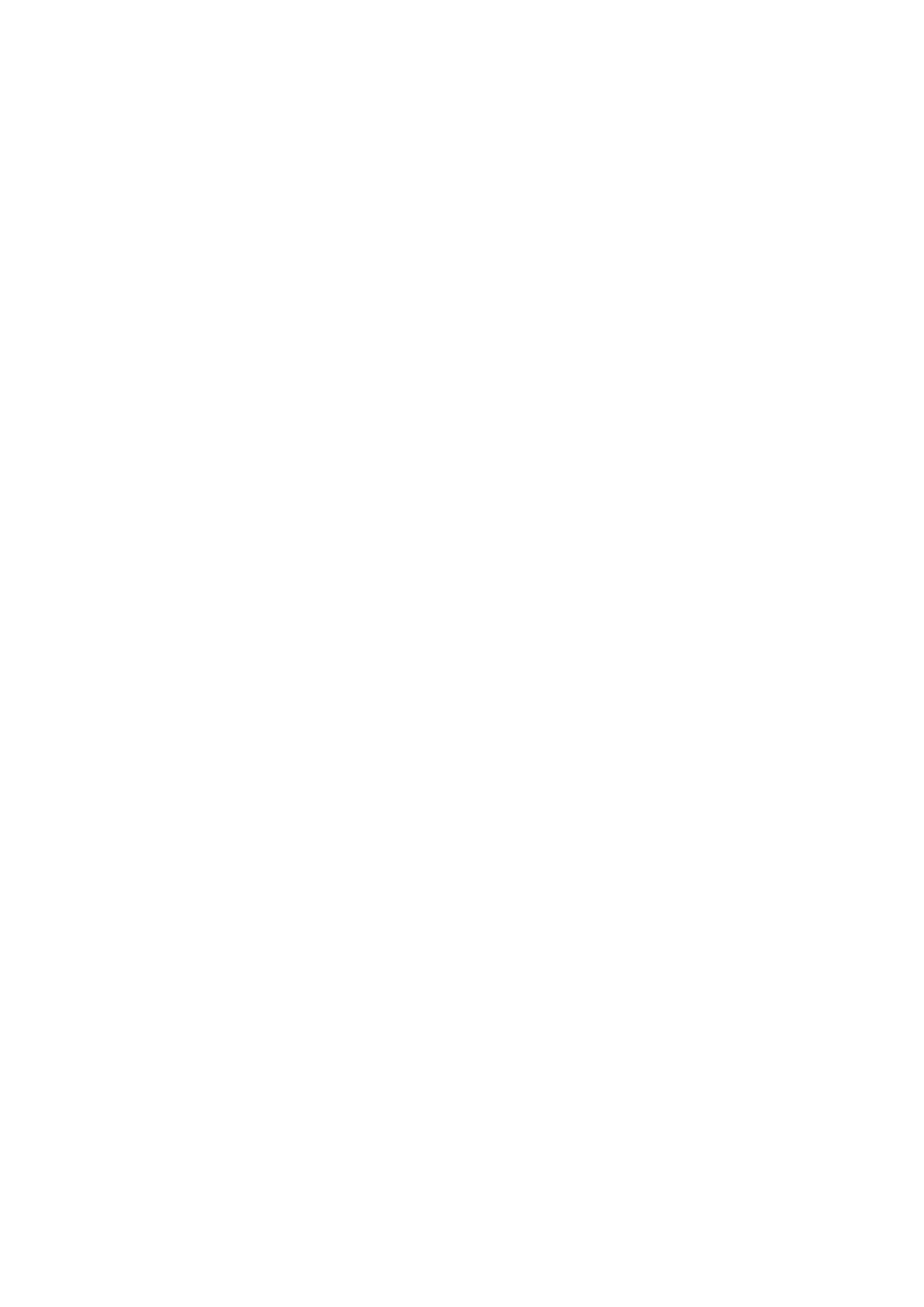### Conference Program

### Friday, August 7, 2009

- 9:00 Opening Remarks
- 9:10–10:00 Invited Talk by Rick Lee of the World Scientific Publishing Company
- 10:00–10:30 Coffee Break

### Session 1: Metadata and Content

- 10:30–10:55 *[Researcher affiliation extraction from homepages](#page-0-0)* István Nagy, Richárd Farkas and Márk Jelasity
- 10:55–11:20 *[Anchor Text Extraction for Academic Search](#page-0-0)* Shuming Shi, Fei Xing, Mingjie Zhu, Zaiqing Nie and Ji-Rong Wen
- 11:20–11:45 *[Accurate Argumentative Zoning with Maximum Entropy models](#page-0-0)* Stephen Merity, Tara Murphy and James R. Curran
- 11:45–12:10 *[Classification of Research Papers into a Patent Classification System Using Two](#page-0-0) [Translation Models](#page-0-0)* Hidetsugu Nanba and Toshiyuki Takezawa
- 12:10–13:50 Lunch Break

### Session 2: System Aspects

- 13:50–14:15 *[Detecting key sentences for automatic assistance in peer reviewing research articles](#page-0-0) [in educational sciences](#page-0-0)* Ágnes Sándor and Angela Vorndran
- 14:15–14:40 *[Designing a Citation-Sensitive Research Tool: An Initial Study of Browsing-Specific](#page-0-0) [Information Needs](#page-0-0)* Stephen Wan, Cécile Paris, Michael Muthukrishna and Robert Dale
- 14:40–15:05 *[The ACL Anthology Network](#page-0-0)* Dragomir R. Radev, Pradeep Muthukrishnan and Vahed Qazvinian
- 15:05–15:30 *[NLP Support for Faceted Navigation in Scholarly Collection](#page-0-0)* Marti A. Hearst and Emilia Stoica